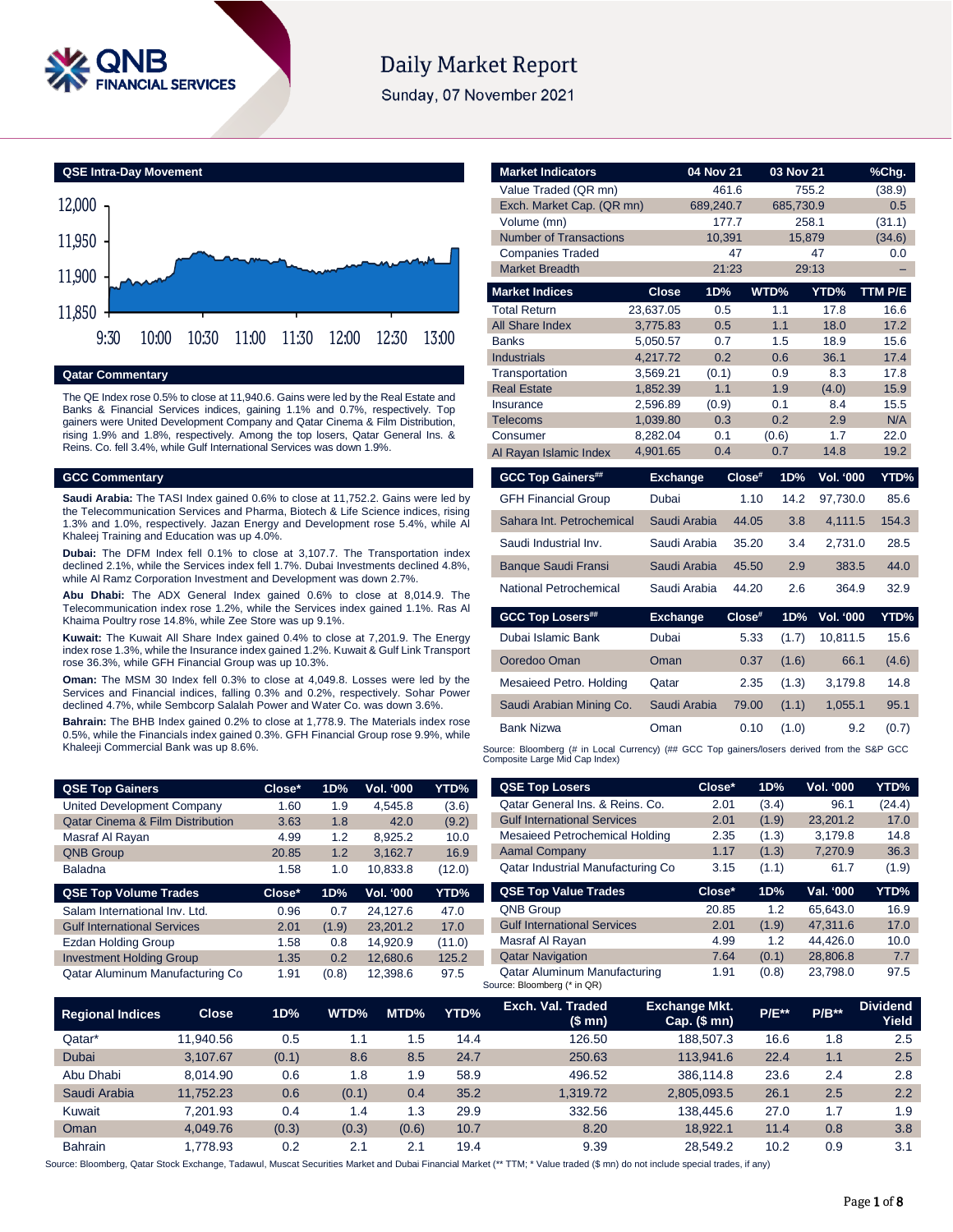## **Qatar Market Commentary**

- The QE Index rose 0.5% to close at 11,940.6. The Real Estate and Banks & Financial Services indices led the gains. The index rose on the back of buying support from foreign shareholders despite selling pressure from Qatari, GCC and Arab shareholders.
- United Development Company and Qatar Cinema & Film Distribution were the top gainers, rising 1.9% and 1.8%, respectively. Among the top losers, Qatar General Ins. & Reins. Co. fell 3.4%, while Gulf International Services was down 1.9%.
- Volume of shares traded on Thursday fell by 31.1% to 177.7mn from 258.1mn on Wednesday. Further, as compared to the 30-day moving average of 205.7mn, volume for the day was 13.6% lower. Salam International Inv. Ltd. and Gulf International Services were the most active stocks, contributing 13.6% and 13.1% to the total volume, respectively.

| Buy %*   | Sell %*  | Net (QR)         |
|----------|----------|------------------|
| 42.05%   | 47.41%   | (24, 756, 752.7) |
| 21.05%   | 26.44%   | (24,872,348.0)   |
| 63.09%   | 73.84%   | (49,629,100.7)   |
| 0.60%    | 0.63%    | (146, 429.8)     |
| 1.21%    | 2.94%    | (7,975,790.4)    |
| 1.80%    | 3.56%    | (8, 122, 220.2)  |
| 10.80%   | 12.06%   | (5,803,375.6)    |
| $0.00\%$ | $0.00\%$ |                  |
| 10.80%   | 12.06%   | (5,803,375.6)    |
| 2.49%    | 2.77%    | (1,303,006.8)    |
| 21.81%   | 7.76%    | 64,857,703.2     |
| 24.30%   | 10.53%   | 63,554,696.5     |
|          |          |                  |

**Earnings Releases and Global Economic Data**

### **Earnings Releases**

| Company                                                         | <b>Market</b> | <b>Currency</b> | Revenue (mn)<br>3Q2021 | % Change<br>YoY | <b>Operating Profit</b><br>(mn) 3Q2021 | % Change<br>YoY | <b>Net Profit</b><br>(mn) 3Q2021 | % Change<br>YoY |
|-----------------------------------------------------------------|---------------|-----------------|------------------------|-----------------|----------------------------------------|-----------------|----------------------------------|-----------------|
| Saudi Pharmaceutical Industries and<br>Medical Appliances Corp. | Saudi Arabia  | <b>SR</b>       | 312.0                  | $-16.3%$        | 18.3                                   | $-72.7%$        | 6.4                              | $-89.8%$        |
| Saudi Arabian Amiantit Co.                                      | Saudi Arabia  | <b>SR</b>       | 96.1                   | $-17.1%$        | (69.4)                                 | N/A             | (87.3)                           | N/A             |
| United Cooperative Assurance Co.                                | Saudi Arabia  | <b>SR</b>       | 106.9                  | $-16.9%$        |                                        |                 | (27.1)                           | N/A             |
| Alkhorayef Water and Power<br>Technologies Co.                  | Saudi Arabia  | <b>SR</b>       | 137.9                  | 6.5%            | 25.3                                   | $-0.6%$         | 22.3                             | $-9.5%$         |
| Al Alamiya for Cooperative Insurance<br>Co.                     | Saudi Arabia  | <b>SR</b>       | 95.2                   | 80.7%           |                                        |                 | (20.4)                           | N/A             |
| Buruj Cooperative Insurance Co.                                 | Saudi Arabia  | <b>SR</b>       | 95.3                   | 38.4%           |                                        |                 | (5.8)                            | N/A             |
| Jarir Marketing Co.                                             | Saudi Arabia  | <b>SR</b>       | 2,224.5                | 9.2%            | 292.6                                  | 6.4%            | 272.5                            | 6.8%            |
| Saudi Steel Pipe Co.                                            | Saudi Arabia  | <b>SR</b>       | 83.3                   | $-44.6%$        | (0.7)                                  | N/A             | 15.9                             | 66.2%           |
| Saudi Chemical Co.                                              | Saudi Arabia  | <b>SR</b>       | 785.3                  | $-3.2%$         | 27.7                                   | $-28.3%$        | 7.8                              | $-58.9%$        |
| The Company for Cooperative<br><b>Insurance</b>                 | Saudi Arabia  | <b>SR</b>       | 1,864.7                | 41.3%           |                                        |                 | 18.4                             | $-91.4%$        |
| Al Yah Satellite Communication<br>Company                       | Abu Dhabi     | <b>AED</b>      | 94.1                   | $-1.3%$         | 16.9                                   | $-36.1%$        | 13                               | $-37.8%$        |
| Al Khaleej Investment                                           | Abu Dhabi     | <b>AED</b>      | 4.2                    | $-10.4%$        |                                        |                 | 22.5                             | 3539.4%         |
| International Holdings Co.                                      | Abu Dhabi     | AED             | 8,338.1                | 287.5%          | 2,881.2                                | 389.5%          | 2,873.3                          | 199.6%          |
| <b>Finance House</b>                                            | Abu Dhabi     | <b>AED</b>      | 32.4                   | $-12.4%$        | 2.8                                    | $-74.4%$        | 1.3                              | $-87.2%$        |
| <b>Gulf Medical Projects</b>                                    | Abu Dhabi     | <b>AED</b>      | 117.5                  | $-12.5%$        |                                        |                 | 4.4                              | $-62.7%$        |

Source: Company data, DFM, ADX, MSM, TASI, BHB.

#### **Global Economic Data**

| <b>Date</b> | <b>Market</b> | <b>Source</b>                     | <b>Indicator</b>                       | Period | Actual | <b>Consensus</b>         | <b>Previous</b> |
|-------------|---------------|-----------------------------------|----------------------------------------|--------|--------|--------------------------|-----------------|
| $04 - 11$   | US            | Department of Labor               | Initial Jobless Claims                 | 30-Oct | 269k   | 275k                     | 283k            |
| $04 - 11$   | <b>US</b>     | Department of Labor               | <b>Continuing Claims</b>               | 23-Oct | 2105k  | 2150k                    | 2239k           |
| $05 - 11$   | US            | <b>Bureau of Labor Statistics</b> | Unemployment Rate                      | Oct    | 4.60%  | 4.70%                    | 4.80%           |
| $05 - 11$   | <b>US</b>     | <b>Bureau of Labor Statistics</b> | <b>Labor Force Participation Rate</b>  | Oct    | 61.60% | 61.70%                   | 61.60%          |
| $05 - 11$   | US            | <b>Bureau of Labor Statistics</b> | Underemployment Rate                   | Oct    | 8.30%  | $\overline{\phantom{a}}$ | 8.50%           |
| $04 - 11$   | UK            | <b>Markit</b>                     | <b>Markit/CIPS UK Construction PMI</b> | Oct    | 54.6   | 52                       | 52.6            |
| $04 - 11$   | EU            | Markit                            | Markit Eurozone Composite PMI          | Oct    | 54.2   | 54.3                     | 54.3            |
| $04 - 11$   | EU            | <b>Markit</b>                     | <b>Markit Eurozone Services PMI</b>    | Oct    | 54.6   | 54.7                     | 54.7            |
| $04 - 11$   | EU            | Eurostat                          | PPI MoM                                | Sep    | 2.70%  | 2.30%                    | 1.10%           |
| $04 - 11$   | EU            | Eurostat                          | PPI YoY                                | Sep    | 16.00% | 15.40%                   | 13.40%          |
| $04 - 11$   | Germany       | Markit                            | <b>Markit Germany Services PMI</b>     | Oct    | 52.4   | 52.4                     | 52.4            |
| $04 - 11$   | Germany       | <b>Markit</b>                     | Markit/BME Germany Composite PMI       | Oct    | 52     | 52                       | 52              |
| $05 - 11$   | Germany       | Markit                            | <b>Markit Germany Construction PMI</b> | Oct    | 47.7   | $\overline{\phantom{m}}$ | 47.1            |
| $04 - 11$   | France        | <b>Markit</b>                     | <b>Markit France Services PMI</b>      | Oct    | 56.6   | 56.6                     | 56.6            |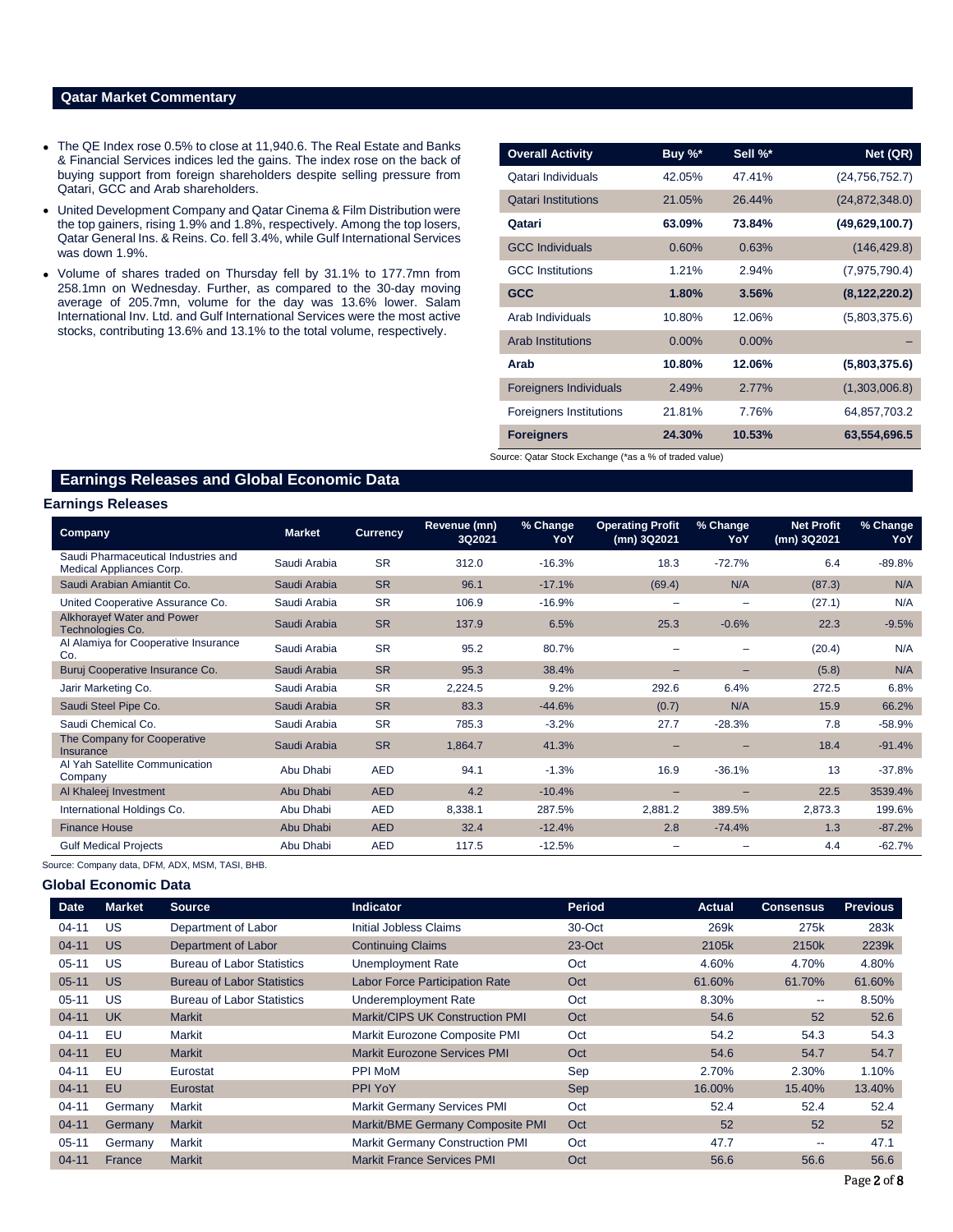| Date      | <b>Market</b> | <b>Source</b>                           | <b>Indicator</b>                    | Period     | <b>Actual</b> | <b>Consensus</b>         | <b>Previous</b> |
|-----------|---------------|-----------------------------------------|-------------------------------------|------------|---------------|--------------------------|-----------------|
| $04 - 11$ | France        | Markit                                  | Markit France Composite PMI         | Oct        | 54.7          | 54.7                     | 54.7            |
| $05 - 11$ | France        | <b>INSEE National Statistics Office</b> | <b>Industrial Production MoM</b>    | <b>Sep</b> | $-1.30%$      | 0.00%                    | 1.00%           |
| $05 - 11$ | France        | <b>INSEE National Statistics Office</b> | Industrial Production YoY           | Sep        | 0.80%         | 2.50%                    | 3.90%           |
| $05-11$   | France        | <b>INSEE National Statistics Office</b> | <b>Manufacturing Production MoM</b> | <b>Sep</b> | $-1.40%$      | 0.50%                    | 1.10%           |
| $05 - 11$ | France        | <b>INSEE National Statistics Office</b> | Manufacturing Production YoY        | Sep        | 0.10%         | 3.50%                    | 4.10%           |
| $04 - 11$ | Japan         | <b>Markit</b>                           | Jibun Bank Japan PMI Services       | Oct        | 50.7          | $\qquad \qquad \cdots$   | 50.7            |
| $04 - 11$ | Japan         | Markit                                  | Jibun Bank Japan PMI Composite      | Oct        | 50.7          | $\overline{\phantom{m}}$ | 50.7            |

Source: Bloomberg (s.a. = seasonally adjusted; n.s.a. = non-seasonally adjusted; w.d.a. = working day adjusted)

### **News**

#### **Qatar**

 **QFBQ completes acquisition of 'Ten West Corporate Center One' –** Qatar First Bank (QFBQ) announced the acquisition of Ten West Corporate Center One, a 199,000 square foot Class-A, impeccably-maintained and institutionally-owned office building located in Houston's Energy Corridor. The Property is fully leased to Wood Group Mustang, Inc, a subsidiary of the British industrial services firm, John Wood Group plc which offers engineering, procurement, and construction management services globally. This four-story class A office building is part of a group of office buildings that collectively serve as the national headquarters for Wood Group. The amenity rich office space is strategically located on Interstate-10, a cross-country highway that runs from California to Florida. There is an abundance of shopping, entertainment, accommodations, food and fitness outlets proximate to the property and it is easily accessible from the desirable residential areas of Houston. Wood Group's occupancy at the building commenced over 20 years ago, and over time expanded to occupy 100% of the space. The proximity to several of its energy sector clients make this location mission critical for the tenant. The multiple lease renewals and the millions of dollars spent on improvements over the last 15 years speak volumes about Wood Group's commitment to the building. Commenting on the acquisition, Deputy CEO Ayman Zaidan concluded: "The asset is spectacularly located in the office sub-market which is at the heart of Houston's economy – the Energy Corridor. The business park in which the property is situated spreads across 550-acres and is home to the headquarters of a number of multinational companies, including Blade Energy Partners, Kraton Polymers and Aramco. This highly desirable office is wellpositioned to capitalize on future momentum and growth that the ever-growing Houston market has to offer." This investment opportunity is offered on private placement basis to qualified investors meeting the investment eligibility requirements in accordance with the rules and regulatory requirements of the QFC Regulatory Authority (QFCRA). (QSE)

 **QIBK introduces new features to 'first-of-a-kind' AI virtual assistant, 'Zaki' –** Qatar Islamic Bank (QIBK) has introduced new features to its AI virtual assistant, 'Zaki', offering customers, as well as non-customers, more convenience when interacting with the bank. QIBK is the first bank in Qatar to launch a conversational virtual assistant using AI and machine learning algorithms as part of QIBK's ongoing efforts to provide innovative digital solutions to empower its customers and meet their everchanging banking needs, a press statement notes. QIBK customers can now make several requests via 'Zaki', including requesting for cheque books, activating/blocking or replacing a card, as well as increasing their credit card limit. They can update their personal detail, enquire about their accounts balances and transactions, and perform transfers within their own QIBK accounts to other QIBK accounts and local transfers to other banks inside Qatar. To be able to make requests and perform

transactions, customers use the same login credentials they use to access their QIBK mobile app. (Gulf-Times.com)

- **Oil and gas raise Qatar's budget surplus to QR4.9bn in 9 months –** Qatar's general budget at the end of the first nine months of this year recorded a surplus of QR4.9bn, compared to a deficit of QR4.2bn in the corresponding period of last year. The surplus in the third quarter of this year amounted to QR0.9bn, compared to a deficit of QR2.7bn in the corresponding period of 2020. The total actual revenues achieved at the end of last September amounted to QR142.1bn, of which QR46.9bn were during the third quarter of 2021, while total expenditures amounted to QR137bn, including QR46bn in the third quarter of this year. According to data from the Qatari Ministry of Finance, the volume of spending on major projects in 9 months amounted to QR46.2bn, while oil and gas revenues recorded QR111.6bn, representing 79% of the total revenues achieved by the end of September 2021. Qatar's budget for the year 2021 estimated recording a deficit of QR34.6bn with revenues of QR160bn, and expenditures of about QR194.7bn, calculating the oil price at \$40 per barrel. (Bloomberg)
- **PSA: Fresh registration of private vehicles, heavy equipment outpace YoY overall new vehicles sales in September –** The fresh registration of private vehicles and heavy equipment outpaced the total sales of new vehicles YoY in September, hinting at demand generation and the bouncing back of economy. Both the segments maintained the bullish sentiments MoM during the review period, said the figures released by the Planning and Statistics Authority (PSA). The new vehicle registration stood at 7,388; representing a 19.3% and 5.8% leap YoY and MoM respectively in the review period. The registration of new private vehicles stood at 5,243, which registered a 25.9% and 12.6% increase YoY and MoM respectively in September 2021. Such vehicles constituted 70.96% of the total new vehicles registered in the country in the review period. The registration of new private transport vehicles stood at 1,434; which showed a 6.9% growth on a yearly basis even as it shrank 11.7% on a monthly basis. Such vehicles constituted 19.41% of the total new vehicles in September 2021. According to the Qatar Central Bank data, auto loans to Qataris and non-Qatari were seen declining 28.76% and 16% YoY respectively to QR1.09bn and QR0.21bn this September. (Gulf-Times.com)
- **Qatar affirmed at AA- by S&P –** Qatar's long-term foreign currency debt rating was affirmed by S&P at AA-. Long-Term Local Currency Debt Rating was affirmed by S&P at AA-, Outlook remains stable. (Bloomberg)
- **FT: UK asks Qatar to become gas 'Supplier of Last Resort' –** The UK and Qatar have held talks on a long-term arrangement where the Gulf state would become a "supplier of last resort" of gas, the Financial Times reports, citing people briefed on the discussions. Arrangement would ensure a stable source of liquefied natural gas even when global supplies are tight. Qatar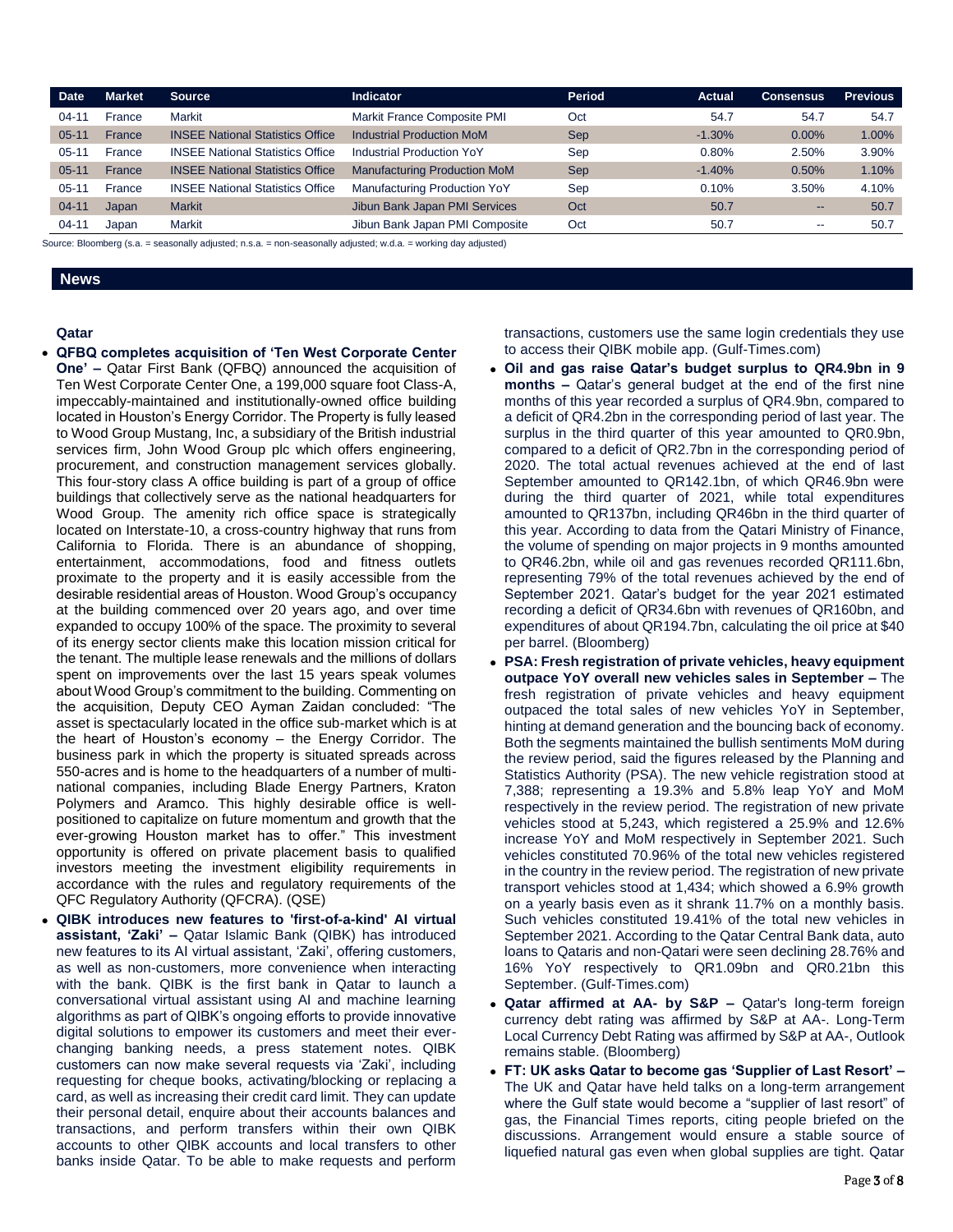also said to have rerouted four large tankers to the UK over the past two weeks. A government spokesman tells the newspaper that the UK holds regular discussions with key energy partners around the world; Doha declined to comment to the FT. (Bloomberg)

- **Qatari Diar announces completion, leasing of The JACX project in US –** Qatari Diar, a global leader in sustainable real estate, has announced the completion and leasing of all areas of The JACX project in Long Island City, New York, USA. One of the largest commercial projects in Long Island, The JACX has been implemented through a partnership between Tishman Speyer, the prestigious American real estate company, and Qatari Diar, which owns 80% of the project. The JACX is a 1.2mn square feet creative office development featuring two 26-storey office towers, a one-acre podium elevated five storeys above street level that is landscaped to represent a tranquil City Park, and 50,000 square feet of retail space. With the building already meeting the needs of a new generation of professionals keen to call Long Island City home, Qatari Diar highlighted the positive impact that The JACX has had, and will continue to have, on the local community and beyond. (Gulf-Times.com)
- **Qatar's foreign merchandise trade reaches QR35.4bn in August 2021 –** Qatar's foreign merchandise trade stood at QR35.4bn in August 2021, showing a significant 67.2% YoY increase from QR21.2bn, according to a Qatar Chamber newsletter, citing data from the Planning and Statistics Authority (PSA). The newsletter, prepared by the chamber's Research & Studies Department, reported that total exports of goods in August 2021 (including exports of goods of domestic origin and re-exports) amounted to QR27.3bn or a sharp 94.3% increase over QR14.1bn in August last year. MoM, there was a slight 0.6% increase from QR27.5bn. The imports of goods in August 2021 amounted to QR8.1bn, recording a MoM 2.9% growth from QR7.1bn, and a YoY increase of 13.6%. (Gulf-Times.com)
- **Qatar private sector exports up 100% in August 2021, says Qatar Chamber report –** Exports of Qatar's private sector in August 2021 stood at QR1.9bn, showing an over 100% YoY increase from QR929mn, and a 10% MoM increase from QR1.7bn in July, according to certificates of origin issued by Qatar Chamber. These latest figures appear in the chamber's latest monthly economic newsletter prepared by Qatar Chamber's Research & Studies Department, which highlights the most prominent trends in the Qatari economy and trade statistics. The MoM growth in private sector exports was attributed to the increase in exports through the General Model, which grew by 44% from QR918mn in July to QR1.3bn. Similarly, exports through the GPS Model increased by 19% and exports through the Unified Model to Singapore, which amounted to QR63mn. On the other hand, exports through the Unified GCC Model amounted to QR382.7mn, showing a 44% drop over QR680mn in July. Also, exports through the Unified Arab Model amounted to QR69.9mn, showing a 10% decrease compared to QR78mn in the previous month. Private sector exports increased YoY through the Unified GCC Model, Unified GCC Model, Arab Unified Model, and Singapore by 158%, 91%, 30%, and 736%, respectively, while exports through the GPS decreased by 72%. (Gulf-Times.com)
- **Real estate trading volume in Qatar exceeds QR411mn during October 17-21 –** The total value of real estate transactions in the sales contracts registered with the Real Estate Registration Department of the Ministry of Justice from October 24 to October 28, reached QR411,659,832. The types of real estate traded included plots of land, houses, residential buildings, and a commercial buildings. Most of the trading took place in the municipalities of Doha, Al Rayyan, Al Da'ayen, Umm Salal, Al Khor, Al Dhakhira, and Al Wakrah. The volume of real estate

circulation during the period from October 17 to October 21, reached QR333,957,547. (Peninsula Qatar)

- **Qatar to operate 25% of public transportation by electricity –** The Qatar government said on Thursday that 25% of public transportation means will be operating by electricity next year in order to achieve sustainable transport in the coming years. Plan is in line with the Gulf state's National vision 2030, the government said. (Bloomberg)
- **Al-Sharqi: Qatar Chamber e-services benefit members, private sector –** Qatar Chamber is keen to develop further its digital structure to launch more e-services, which have proven vital during the pandemic by being able to provide uninterrupted services to its members at the height of Covid-19-related challenges, general manager Saleh bin Hamad Al-Sharqi has stressed. Al-Sharqi, in the chamber's latest edition of Al Moltaqa economic magazine, said Qatar Chamber continues to implement its digital transformation plans as part of "tireless efforts" to serve the Qatari business community and the import role of technology in "translating these efforts into tangible reality." "Qatar Chamber continues to implement its plans towards digital transformation. Therefore, it has developed its digital infrastructure to transform its services to e-services to meet the needs of all companies and save members time and effort. "There is no doubt that the chamber's efforts are in line with the objectives of the Qatar E-Government 2030 Strategy, which aims to help businesses and private organizations find easier and faster ways to operate their businesses," Al-Sharqi said. (Gulf-Times.com)
- **Secure business environment makes Qatar preferred destination for companies –** The secure business and economic environment in Qatar has boosted investors' confidence and has turned the nation into a preferred destination for companies. Technology is key to fueling economic development and increasing workforce competitiveness and transitioning to a non-risk economy, discussed panelists during a session of Tech Talks held by Qatar Financial Centre (QFC). During the discussion, the panelists gave insights about the latest developments in Qatar's local and digital work-force landscape and implications for Qatar's labor market. They also shared an overview of Qatar's emerging market ecosystem and explored ways to further develop the tech talent in the country in light of the accelerated digital transformation. (Peninsula Qatar)
- **Qatar has highest number of GSAS-certified green buildings –** Qatar's sustainability drive and climate change adaptation efforts have started bearing fruit, with an increasing number of government and private bodies adopting sustainable practices and green building standards. Following the trend in the government sector of designing green buildings, the country's private sector has also come forward with innovative sustainable building designs, cutting electricity and water consumption and reducing waste. Qatar has 1,406 sustainability certified buildings, according to the Ministry of Environment and Climate Change. "Qatar has the highest number of buildings (1,406) with Global Sustainability Assessment System (GSAS), green building standards," the Ministry said in a tweet. (Peninsula Qatar)
- **Tarsheed cuts per capita water, power consumption by 18% –** The National Program for Conservation and Energy Efficiency (Tarsheed), an initiative of Qatar General Electricity and Water Corporation (Kahramaa), has successfully raised long-term awareness of water and energy wastage across all sectors and reduced per capita consumption of electricity and water by around 18%. Water demand has increased over the last ten years by an average of 10.6% annually. Qatar's water security goals depend on water conservation, effective water usage and water recycling. The information was shared in Qatar National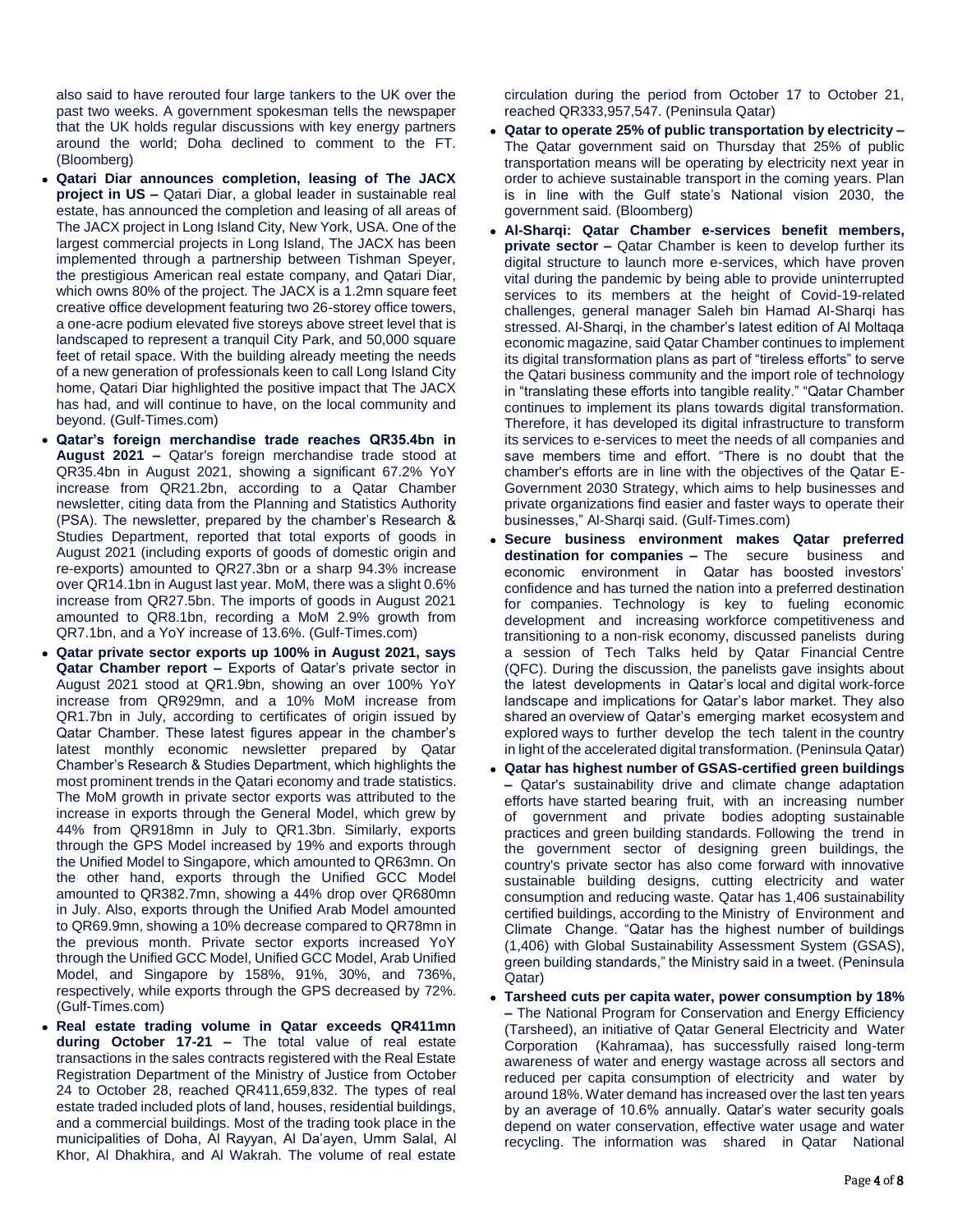Climate Action Plan 2030 released recently by the Ministry of Environment and Climate Change (Peninsula Qatar)

- **Invest Qatar to present Qatar Pavilion at 4th edition of China International Import Expo –** The expo, which is organized by the Chinese government, will be held virtually and in Shanghai over five days between November 5 and 10, under the theme 'New Era, Shared Future'. Invest Qatar will host a virtual Qatar Pavilion via an online exhibition on the official website of the 4th China International Import Expo (CIIE). The expo, which is organized by the Chinese government, will be held virtually in Shanghai over five days between November 5 and 10, under the theme 'New Era, Shared Future'. The Qatar pavilion, which is the first of its kind for Qatar at the annual exhibition, will comprise of four sub-themes: culture and tourism, development achievements, leading industries, and a representative entities area made up of the Ministry of Commerce and Industry; Qatar Financial Centre; Qatar Free Zones Authority; and Qatar Science and Technology Park. Qatar's participation in this year's expo aims to present the State's fertile business landscape and the services of its licensing platforms to international companies and entities from around the globe. (Gulf-Times.com)
- **Qatar Airways brings Airbus A380 back temporarily to meet demand –** Qatar Airways has brought its Airbus A380 aircraft back into operation to alleviate fleet capacity challenges for the winter peak season, it was announced Friday. It was for the first time in more than 18 months earlier this week that a Qatar Airways Airbus A380 took to the skies, positioning the aircraft from Doha International Airport (DIA) to Hamad International Airport (HIA) after the airline reluctantly took the decision to welcome the fleet back into operation due to ongoing capacity shortage. It is anticipated that at least five of the airline's 10 A380 aircraft will be brought back into service on a temporary basis over the coming weeks to support fleet capacity on key winter routes, including London Heathrow (LHR) and Paris (CDG), from December 15, 2021. Qatar's national carrier is currently facing significant limitations to its fleet capacity as a result of the recent grounding of 19 of its Airbus A350 fleet due to an accelerated surface degradation condition impacting the surface of the aircraft below the paint, as mandated by the Qatar Civil Aviation Authority (QCAA). (Gulf-Times.com)

#### **International**

- **Strong US payrolls brighten economic outlook; millions still missing from workforce –** US employment increased more than expected in October as the headwind from the surge in COVID-19 infections over the summer subsided, offering more evidence that economic activity was regaining momentum early in the fourth quarter. But the brightening outlook was somewhat clouded by millions of unemployed Americans who remained at home even as companies are boosting wages, generous government-funded jobless benefits have ended and schools have reopened for in-person learning. The labor force is down 3mn from its pre-pandemic level. "The dog days of summer are long gone and the US economy is gearing up for an acceleration in growth and activity in the fourth quarter," said Brian Bethune, a professor of practice at Boston College. "Demand for labor is strong, but there is an issue with matching people with the jobs that are available." The Labor Department's closely watched employment report's survey of establishments on Friday showed nonfarm payrolls increased by 531,000 jobs last month. Data for September was revised higher to show 312,000 jobs created instead of the previously reported 194,000. Economists polled by Reuters had forecast payrolls rising by 450,000 jobs. Employment is 4.2mn jobs below its peak in February 2020. Job growth has averaged 582,000 per month this year. (Reuters)
- **After market mayhem, BoE officials say rate hike still on table –** Bank of England (BoE) officials sought to reassure

investors on Friday that they were sticking to plans to raise interest rates, a day after the central bank confounded widespread market expectations of a rate hike. As sterling and British government bond yields fell again after plunging on Thursday's no-change announcement, the BoE's chief economist, Huw Pill, said its Monetary Policy Committee still saw "some need" for a rate hike with inflation heading for almost 5%. "I think across the committee, there is a recognition that, at least on the basis of today's information, there is some need for action with the Bank Rate," Pill said on Friday. Seven of the MPC's nine members, including Pill, voted to keep rates on hold, little more than two weeks after BoE Governor Andrew Bailey said the bank would have to act if it saw upward pressure to the medium-term inflation outlook. The announcement, while expected by most economists in a Reuters poll last week, led to complaints by some investors that the BoE had failed in its messaging to markets. Bailey reiterated his view that rates would need to rise and he dismissed a suggestion that the bank had lost its nerve. "Let me assure you, we will not bottle it," he told BBC radio in an interview. The BoE said in Thursday's policy statement that it expected it would have to raise Bank Rate from its all-time low of 0.1% "over coming months" if the economy performed as predicted. (Reuters)

- **Tenreyro: Bank of England should be cautious about raising rates –** The Bank of England should take a cautious approach to raising interest rates as the economy remains below its pre-crisis size and the health of the labor market is hard to interpret, BoE policymaker Silvana Tenreyro said. Tenreyro - who voted to keep the BoE's Bank Rate at 0.1% on Thursday and has generally been cautious about tighter policy - said central banks faced a trade-off between supporting growth and fighting potentially persistent inflation pressures. But they should not jump the gun in reacting to rising inflation, especially in Britain where economic output was still well below where it would have been without the COVID-19 pandemic, she said. The BoE wrongfooted markets on Thursday by keeping rates on hold, despite remarks last month from Governor Andrew Bailey and chief economist Huw Pill that investors had interpreted as paving the way for an early rise. Pill, speaking at a separate event on Friday, said the MPC saw "some need" to tighten policy, but not yet. Tenreyro said she, like other policymakers, wanted a clearer sense from data of the impact of the end of Britain's furlough program, which stopped on September 30 when around 1mn workers were still on it. Although inflation expectations had risen, Tenreyro said this was in line with the events of 2008 and 2011 when energy prices had spiked but not led to persistent inflation. (Reuters)
- **German industrial production drops in September on supply chain shortages –** German industrial production unexpectedly fell in September, official data showed on Friday, as supply bottlenecks for raw and preliminary materials continued to take a toll on output in Europe's biggest economy. The Federal Statistics Office said industrial output fell by 1.1% on the month after an upwardly revised drop of 3.5% in August. A Reuters poll had pointed to a rise of 1% in September. Compared with the previous quarter, production in the manufacturing sector fell by 2.4% in the third quarter and is currently 9.5% lower than in February 2020, before measures to curb the coronavirus pandemic in Germany began. The fall in September was driven by a drop in the production in the mechanical engineering, electrical equipment and data processing equipment sectors, the economy ministry said. (Reuters)
- **Japan household spending falls, but year-end outlook less gloomy –** Japan's household spending fell in September as consumers remained cautious about the COVID-19 pandemic, backing broad consensus that the world's third-largest economy shrank in the third quarter but pointing to an improvement towards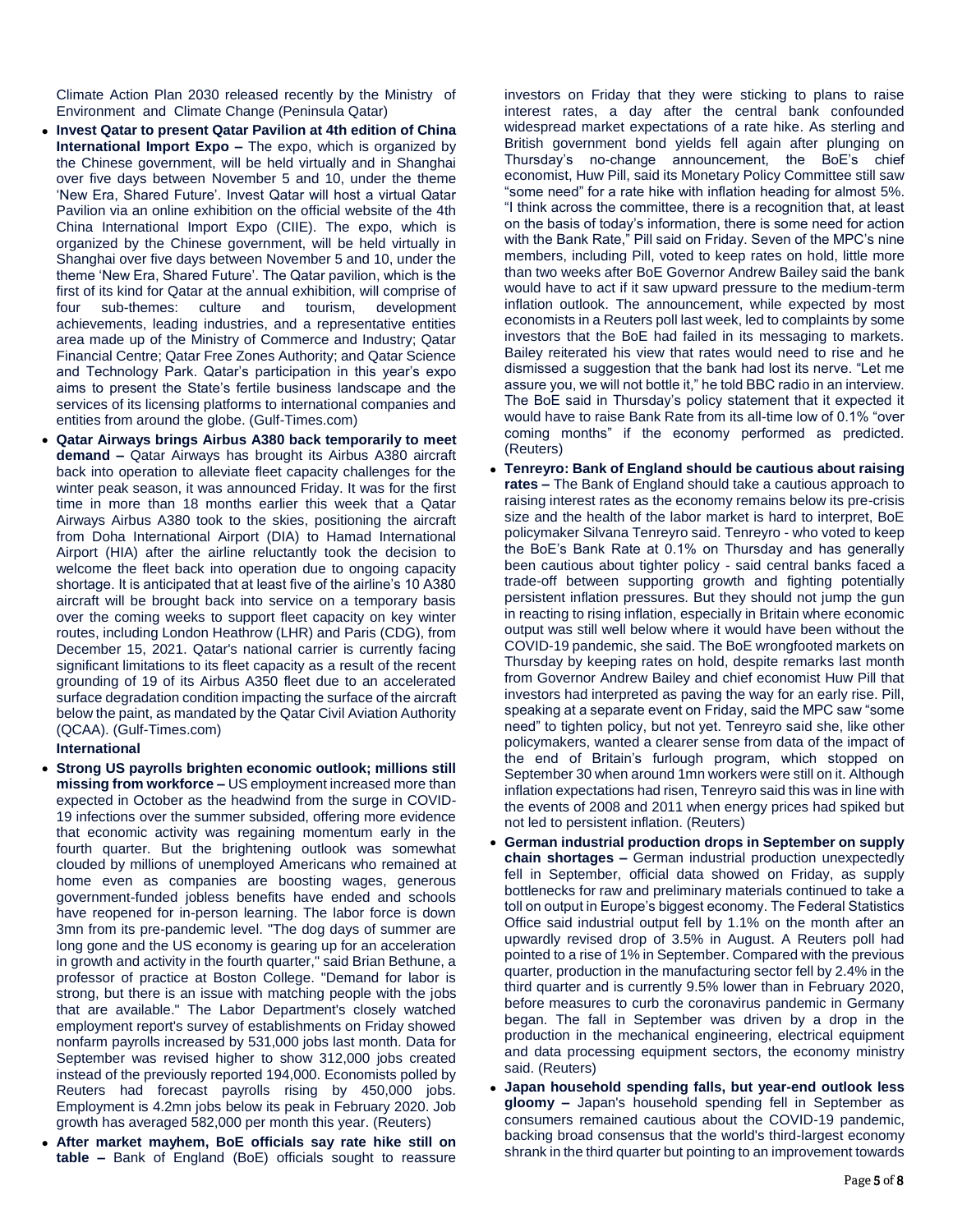year-end. The data underscored the need for policymakers to shore up domestic consumption as the global supply crunch hits the export-reliant economy. Spending fell 1.9% YoY in September, with the downturn easing slightly after a 3.0% decrease in August, government data showed on Friday. It was also less severe than a median market forecast for a 3.9% slide in a Reuters poll. In seasonally adjusted month-on-month terms, spending jumped 5.0% in September, marking the first increase in five months, beating expectations for 2.8% growth. "As the virus situation and foot traffic improved toward end of September, service spending such as entertainment and education recovered, catching up the earlier trend in goods spending," said Masato Koike, senior economist at Dai-ichi Life Research Institute. Nationwide coronavirus cases decreased in September after hitting record levels in late August. The government lifted some COVID-19 curbs by end-September, but restrictions such as shorter restaurant hours and caps on large-scale events remained in place in Tokyo and other densely-populated cities until late October. (Reuters)

### **Regional**

- **OPEC+ rebuffs US calls for speedier oil output increases –** OPEC and its allies agreed at a meeting on Thursday to stick to plans to raise oil output by 400,000 bpd from December, despite calls from the US for extra supply to cool rising prices. The White House said Washington would consider a full range of tools at its disposal to guarantee access to affordable energy. All oil producers suffered a drop in income during the COVID-19 pandemic and as demand recovers with the global economy it has allowed them to rebuild their balance sheets. OPEC+ supply restraint has underpinned a rally that has pushed global benchmark Brent crude to a three-year high of \$86.70. (Reuters)
- **OPEC+ set for geopolitical showdown as US demands more oil –** OPEC+ is heading for a politically consequential showdown with President Joe Biden, as Saudi Arabia and its allies must choose whether to heed American demands for more oil. The cartel looked set to rebuff the request, triggering a bare-knuckle fight with the White House, which is worried that inflation caused by high energy prices could derail its economic agenda. It's a fight that transcends the oil market and goes deep into America's alliance with the Middle Eastern kingdom, which has been tense since a US report released in February concluded that Crown Prince Mohammed bin Salman approved the killing of Washington Post columnist Jamal Khashoggi. Biden has so far refused to speak with the crown prince, infuriating the royal palace in Riyadh, which had nearly unfettered access to the White House during the Trump administration. (Bloomberg)
- **Biden says US has tools to respond to OPEC+ withholding oil supply –** US President Joe Biden said on Saturday that his administration has ways to deal with high oil prices after OPEC and its allies rebuffed US pleas for the producers to pump more crude. "There are other tools in the arsenal that we have to deal with other countries at an appropriate time," Biden said when asked by a reporter at the White House whether he would authorize a sale from the US Strategic Petroleum Reserve. OPEC+, a group of producers including Saudi Arabia, Russia and other countries, on Thursday snubbed US pleas to go beyond a previous plan to raise oil output by 400,000 bpd from December. (Reuters)
- **Saudi Aramco raises oil prices sharply after OPEC+ defies Biden –** Saudi Arabia sent another bullish jolt into the oil market a day after OPEC+ ignored Biden's calls for more oil, raising the official selling price of all the nation's crudes to all buyers. Aramco increased pricing for its key Arab Light grade of crude for Asian customers in December by \$1.40 to \$2.70. The state producer had been expected to raise it by between 50 cents and \$1 a barrel, according to a surveylast week. (Bloomberg)
- **MUFG: OPEC+ risks backlash from US, China, Japan, India if not heeding to concessions –** As high energy prices have started to threaten the recovery of many countries worldwide, markets are eagerly waiting to see whether the OPEC+ group will succumb to pressure and increase their production. OPEC and its allies will meet today to set output policy. According to experts, the group is expected to stick to the initial plan of approving the output increase of 400,000 bpd in December. Oil consuming nations including the US, India, Japan and China are becoming increasingly worried about oil's rally and that it may not support a stronger global economic recovery. Though the US has been calling for extra supply to cool rising prices, oil heavyweight Saudi Arabia has shrugged the calls, saying the market is well supplied. (Zawya)
- **Middle east tanker glut expands as OPEC+ sticks to output plan –** The overhang of supertankers in the Persian Gulf is set to grow in the coming month. OPEC and its allies this week stuck to a planned gradual output increase for December, resisting calls to accelerate the return of the group's oil to the market. The excess of tankers compared with cargoes is at 29%, according to the median estimate in a Bloomberg survey of four people involved in the market. (Bloomberg)
- **Saudi energy minister blames developed nations' policies for current crisis –** In an unusual way to address the press in an OPEC+ conference, the Saudi energy minister Prince Abdulaziz bin Salman shared a document that goes back to 1979 to show that the energy crisis of today is rooted back in the decision of the most developed nations then under the G-7 group. The prince said the G-7 nations took a decision to limit the use of oil in power generation, yet they allowed the use of coal, thereby favoring security over environmental concerns. His comments were direct response to media questions who said that energy prices are high today and consumers are complaining of the situation. (Zawya)
- **Moody's raises Saudi Arabia's outlook to 'stable' –** Ratings agency Moody's on Friday changed Saudi Arabia's outlook to "stable" from "negative", saying it was likely the government would reverse most of its 2020 debt increase while preserving fiscal buffers. The ratings agency affirmed the country's rating at 'A1'. The Moody's report also highlighted Saudi's moderate debt burden that was lower than most similarly rated sovereigns, as well as economic strength underpinned by the country's highly competitive position in the oil market. The largest Arab economy recorded a budget surplus of SR6.7bn in the third quarter this year, as higher oil prices fueled its first quarterly surplus since 2019. (Reuters)
- **Capital Economics: 3Q growth rate in Saudi Arabia to reach 5.7% –** Saudi Arabia's economy is expected to have grown by around 5.7% in this year's third quarter thanks to a more robust hydrocarbon sector output, Capital Economics said in a report. The London-based firm added that the expected expansion would leave GDP approximately 1% above its pre-pandemic level. The flash estimates for Saudi 3Q GDP will be published next week by the country's official statistics agency, but growth was only 0.7% in the previous quarter. (Zawya)
- **Saudi insurer Medgulf gets shareholder nod to raise capital to SR1bn –** Saudi Arabia's Mediterranean and Gulf Cooperative Insurance and Reinsurance Company (Medgulf) is set to increase its capital to more than SR1bn via a rights issue worth about SR420mn to support its expansion strategy. The move has been approved during the recent extraordinary general assembly and will include the issuance of 35mn ordinary shares, equivalent to 50% of the current shares, Medgulf told the Saudi Stock Exchange (Tadawul) on Thursday. With the offering, the company will increase its capital from SR700mn to a total of SR1,050,000,000 and expand its shares to 105mn. (Zawya)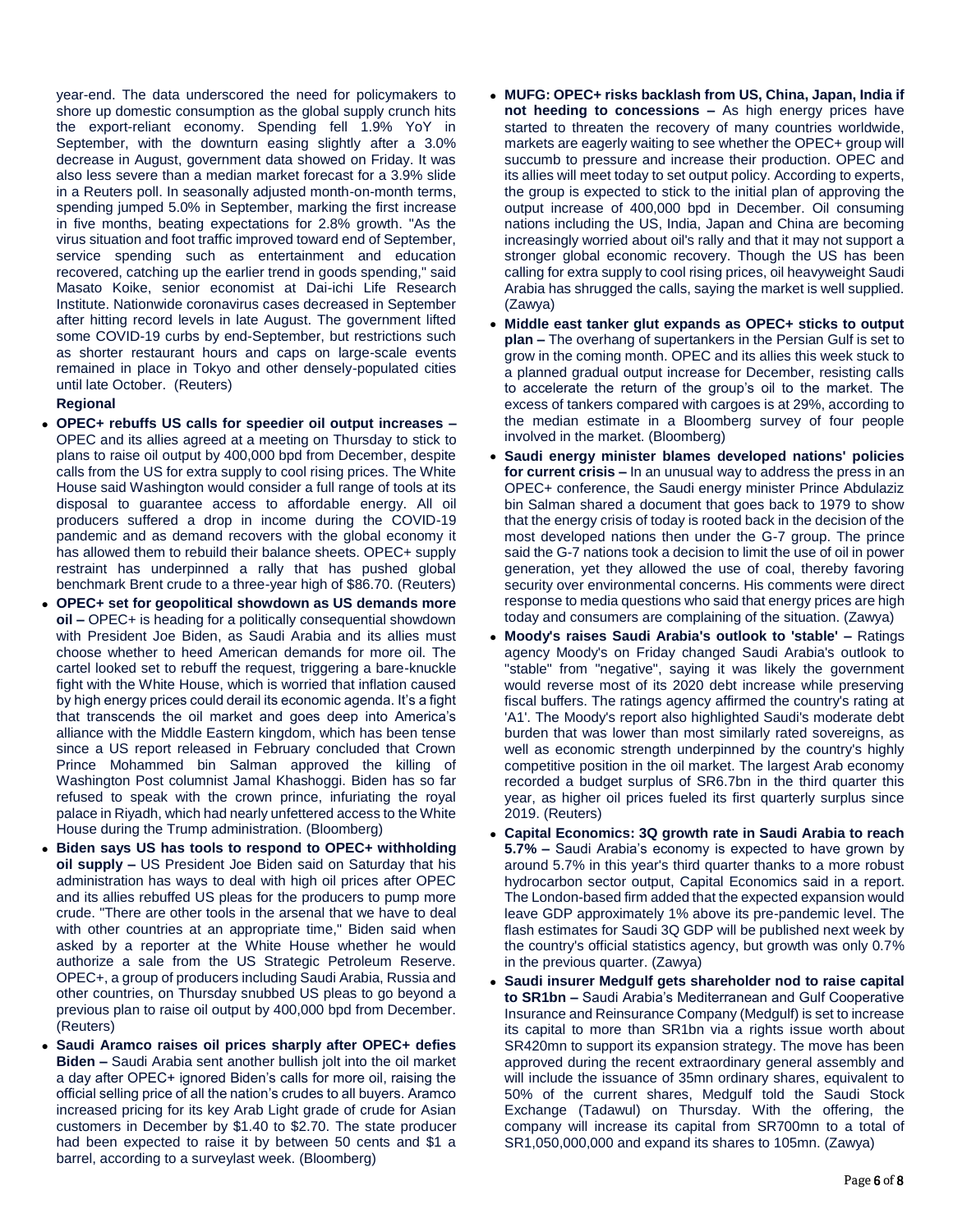- **Saudi PIF closing in on direct investments in China Stock Deals –** Saudi Arabia's Public Investment Fund (PIF) may be poised to start making major investments in Chinese companies, after so far mostly limiting its overseas holdings to the US and Europe, Bloomberg reported. The PIF has applied for a Qualified Foreign Institutional Investor license in China, to be able to directly trade renminbi-denominated stocks, rather than having to go through third parties, according to information published on the website of the country's top securities regulator. (Zawya)
- **Saudi's Capital Market Authority delists Al Khodari securities –** The Capital Market Authority (CMA) issued its resolution to delist Abdullah A. M. Al-Khodari Sons Co.'s securities from the Saudi Stock Exchange (Tadawul). Al Khodari is a Saudi multifaceted general contracting company. The decision came after the company's announcement on Tadawul on Thursday, that the Commercial Court of Appeal in Riyadh's supports the decision to end the financial restructuring procedure of the company and to open the liquidation procedure in accordance with Bankruptcy Law. (Zawya)
- **Islamic Development Bank provides \$3bn for renewable energy –** The Islamic Development Bank's (IDB) is providing more than \$3bn in financing for renewable energy projects, and more than \$5bn of sustainable Sukuk have been issued in the past four years, mostly to finance green projects, Muhammad Al-Jasser, the IDB's President, told Al Arabiya. The Bank issued Sukuk worth \$1.5bn, with an order volume of \$4.5bn, with a total profit of \$1.7bn, he added. (Zawya)
- **Three Saudi businesses announce IPOs –** Three private companies are to go public, offering around 9mn shares in IPOs, according to the Saudi Exchange market (Tadawul). Among them was the Riyadh-based Advanced International Company, specializing in providing technical and security solutions, offering 400,000 shares. Alwasail Industrial Co., also offered 2.5mn shares. It manufactures and supplies polyethylene pipes and parts, irrigation equipment, communication channels, drinking water pipes and fittings, gas and oil pipes and fittings, and rubber products. (Zawya)
- **Saudi's Nayifat Finance IPO 136 times oversubscribed with share price at SR34 –** Nayifat Finance Co. (NFC) completed the institutional book-building process for its planned IPO, according to a bourse filing. Coverage was 136 times of total offered shares, while the final offer price was set at SR34 per share, HSBC Saudi Arabia announced on Saudi Stock Exchange (Tadawul). Nayifat announced earlier it plans to offer 35mn shares for IPO, representing 35% of the company's shares. (Zawya)
- **Saudi Arabia raises December Arab Light crude prices to Asia –** Saudi Arabia's state oil producer Aramco raised its December OSP to Asia for its flagship Arab light crude to \$2.70 a barrel versus Oman/Dubai crude, up \$1.40 from November, the company said on Friday. The company set the Arab Light OSP to Northwestern Europe at a discount of 30 cents a barrel over ICE Brent and to the US at plus \$1.75 per barrel over ASCI. (Reuters)
- **Bank Aljazira plans to issue up to 2bn riyals in tier 2 sukuk –** The bank hires AlJazira Capital, HSBC Saudi Arabia as joint lead managers and bookrunners. Sukuk tenor at 10 years and callable after 5 years; expected to strengthen the bank's capital base and support strategic needs. (Bloomberg)
- **Nadec signs pact with pure harvest smart farms on hydroponic project –** National Agricultural Development Co., also known as Nadec, signs pact with Pure Harvest Smart Farms to build and operate about six hectares of high-tech hydroponic climate-controlled greenhouses in Haradh. Agreements signed on lease, utility services and cooperation in the provision of common services Nadec and Pure Harvest Smart Farms to

continue talks on further potential strategic cooperation. (Bloomberg)

- **Official: Dubai eyes attracting 25mn tourists in 2025 –** Dubai plans to merge the departments of economy and tourism and hopes to attract 25mn tourists in 2025, Sheikh Hamdan bin Mohamed Bin Rashid Al Maktoum, Dubai's Crown Prince, said on Twitter on Saturday. Sheikh Hamdan added that Helal Al Marri will be appointed as a general director of the new department. Dubai's ruler Sheikh Mohammed bin Rashid Al Maktoum said the new department's main objectives include increasing the added value of the industrial sector by 150% over the next five years, expanding foreign export markets for local products by 50%, and increasing the number of tourists by 40%, his media office said. (Zawya)
- **Dubai's bourse reform gives edge to bellwether developer Emaar –** Dubai's bellwether property developer is shaping up to be a beneficiary of a series of reforms of the city's bourse. Emaar Properties shares have soared nearly 20% over the past week, with the highest volume traded in more than a decade, after Dubai unveiled a series of moves to boost liquidity on its stock exchange. (Bloomberg)
- **Abu Dhabi stock exchange launches derivatives market –** Abu Dhabi's stock exchange, the Gulf's best performer this year, launched a derivatives market on Thursday which allows trading in single equity futures of some of the bourse's companies. "With the launch of single equity futures, the new market will give investors and traders the opportunity to benefit from increased leverage, two-way market exposure, and hedging capabilities," the Abu Dhabi Securities Exchange (ADX) said in a statement. ADX, the second largest bourse in the region after Saudi Arabia's Tadawul, has seen a string of new listings this year, including its largest ever, ADNOC Drilling, owned by state-owned oil heavyweight Abu Dhabi National Oil Company. (Reuters)
- **Adnoc, Borealis said to mull IPO of borouge plastics venture –** Abu Dhabi National Oil Co. and Borealis AG are weighing an initial public offering of their plastics joint venture Borouge, according to people familiar with the matter. The state-owned energy company and Austrian chemicals group are exploring options for the business, including a possible IPO next year, the people said, asking not to be identified discussing confidential information. Deliberations are ongoing and no final decisions on the timeframe for any listing have been taken, according to the people. Adnoc and Borealis could also explore alternatives to an IPO, they said. (Bloomberg)
- **Kuwait's KGL wins US contract with initial value of \$689.5mn –** KGL's food services unit signs contract with US Defense Logistics Agency to become main food supplier. Maximum contract value at \$1.38bn and 24-month contract to supply US military in Kuwait, Iraq, Jordan and Syria. (Bloomberg)